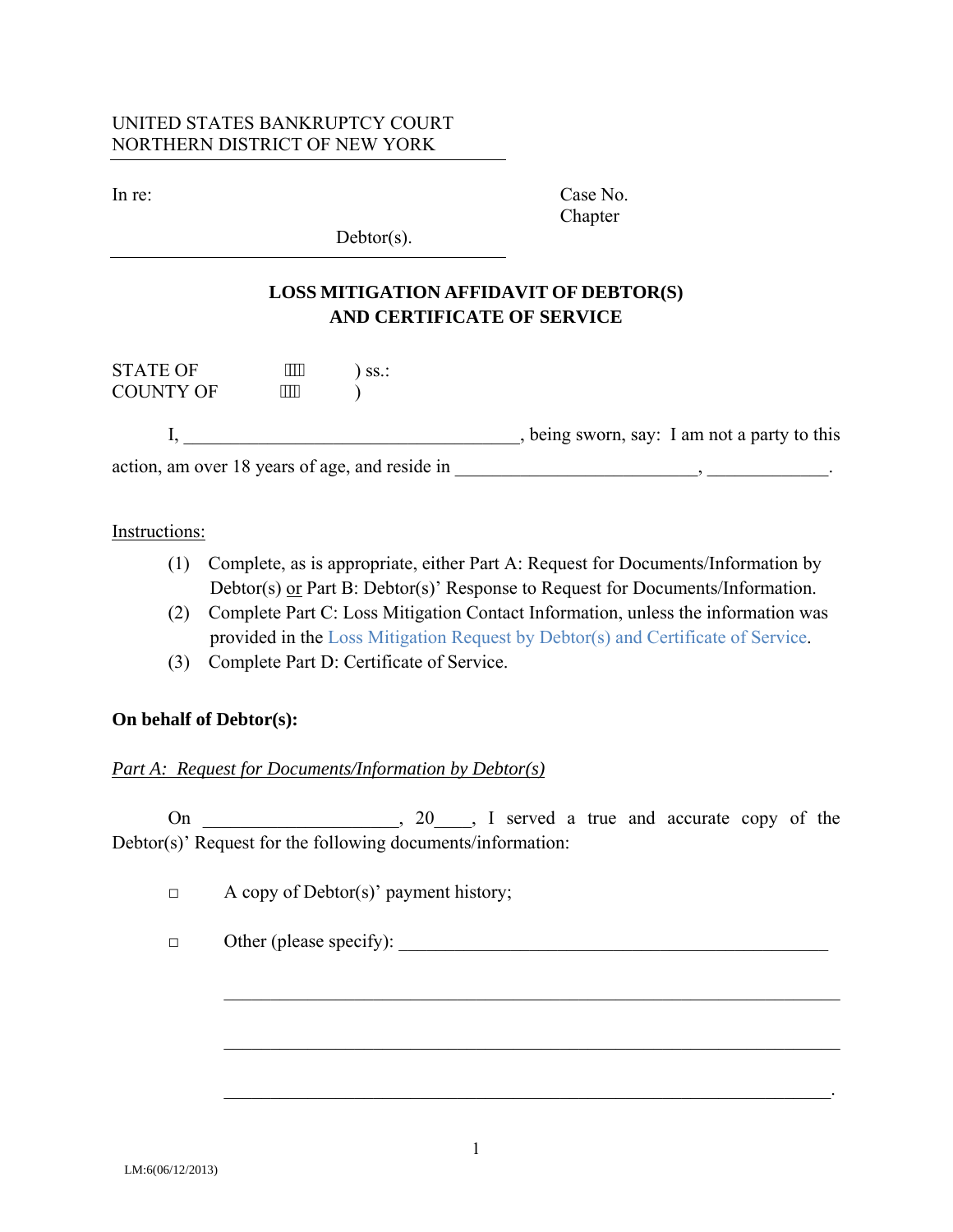#### *Part B: Debtor(s)' Response to Request for Documents/Information*

On 20, 20, D served a true and accurate copy of the Debtor(s)' Response to Creditor's Request for documents/information, including the following:

- $\Box$  A copy of the Debtor(s)' two (2) most recent federal income tax returns;
- $\Box$  A copy of the Debtor(s)' last two (2) paycheck stubs, proof of social security income, pensions, or any other income received by the Debtor(s);

 $Qr$ , if the Debtor(s) is/are self-employed:

 A copy of the Debtor(s)' Profit and Loss Statements, setting forth a breakdown of the monthly income and expenses for the Debtor(s)' business (es), for the two (2) most recent months of \_\_\_\_\_\_\_\_\_\_\_\_\_\_\_\_\_\_\_\_\_\_\_\_\_\_\_\_\_\_\_\_\_\_;

- □ A completed copy of the Creditor's Financial Worksheet;
- $\Box$  Proof of second/third party income by affidavit of the party, including the party's last two (2) paycheck stubs;

 $\mathcal{L}_\text{max} = \frac{1}{2} \sum_{i=1}^{n} \frac{1}{2} \sum_{i=1}^{n} \frac{1}{2} \sum_{i=1}^{n} \frac{1}{2} \sum_{i=1}^{n} \frac{1}{2} \sum_{i=1}^{n} \frac{1}{2} \sum_{i=1}^{n} \frac{1}{2} \sum_{i=1}^{n} \frac{1}{2} \sum_{i=1}^{n} \frac{1}{2} \sum_{i=1}^{n} \frac{1}{2} \sum_{i=1}^{n} \frac{1}{2} \sum_{i=1}^{n} \frac{1}{2} \sum_{i=1}^{n} \frac{1$ 

 $\mathcal{L}_\text{max} = \frac{1}{2} \sum_{i=1}^{n} \frac{1}{2} \sum_{i=1}^{n} \frac{1}{2} \sum_{i=1}^{n} \frac{1}{2} \sum_{i=1}^{n} \frac{1}{2} \sum_{i=1}^{n} \frac{1}{2} \sum_{i=1}^{n} \frac{1}{2} \sum_{i=1}^{n} \frac{1}{2} \sum_{i=1}^{n} \frac{1}{2} \sum_{i=1}^{n} \frac{1}{2} \sum_{i=1}^{n} \frac{1}{2} \sum_{i=1}^{n} \frac{1}{2} \sum_{i=1}^{n} \frac{1$ 

 $\mathcal{L}_\mathcal{L} = \mathcal{L}_\mathcal{L} = \mathcal{L}_\mathcal{L} = \mathcal{L}_\mathcal{L} = \mathcal{L}_\mathcal{L} = \mathcal{L}_\mathcal{L} = \mathcal{L}_\mathcal{L} = \mathcal{L}_\mathcal{L} = \mathcal{L}_\mathcal{L} = \mathcal{L}_\mathcal{L} = \mathcal{L}_\mathcal{L} = \mathcal{L}_\mathcal{L} = \mathcal{L}_\mathcal{L} = \mathcal{L}_\mathcal{L} = \mathcal{L}_\mathcal{L} = \mathcal{L}_\mathcal{L} = \mathcal{L}_\mathcal{L}$ 

 $\Box$  Other (please specify):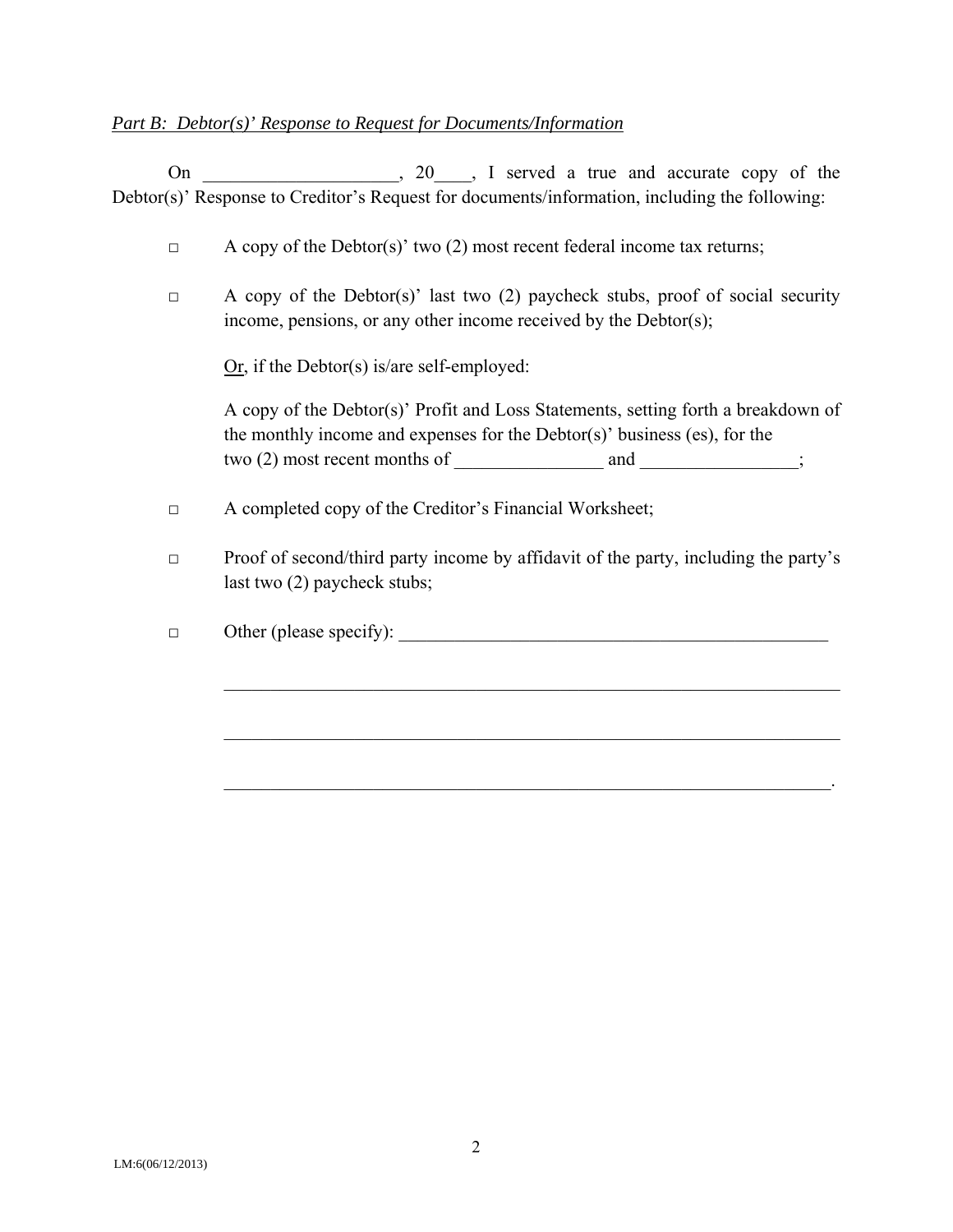#### *Part C: Loss Mitigation Contact Information*

The Loss Mitigation contact information for the Attorney for the Debtor(s) is as follows:

| Title:                     |  |
|----------------------------|--|
| Firm:                      |  |
|                            |  |
| Address 2:                 |  |
|                            |  |
| Phone No.: $\qquad \qquad$ |  |
| Email Address:             |  |

## *Part D: Certificate of Service*

On \_\_\_\_\_\_\_\_\_\_\_\_\_\_\_\_\_\_\_, 20\_\_\_\_, I served a true and accurate copy of the above Loss Mitigation Affidavit by Debtor(s)—

—by notice of electronic filing (NEF) via the CM/ECF system upon the following parties at the email addresses listed below:

—by first class mail upon the following parties at the addresses listed below: